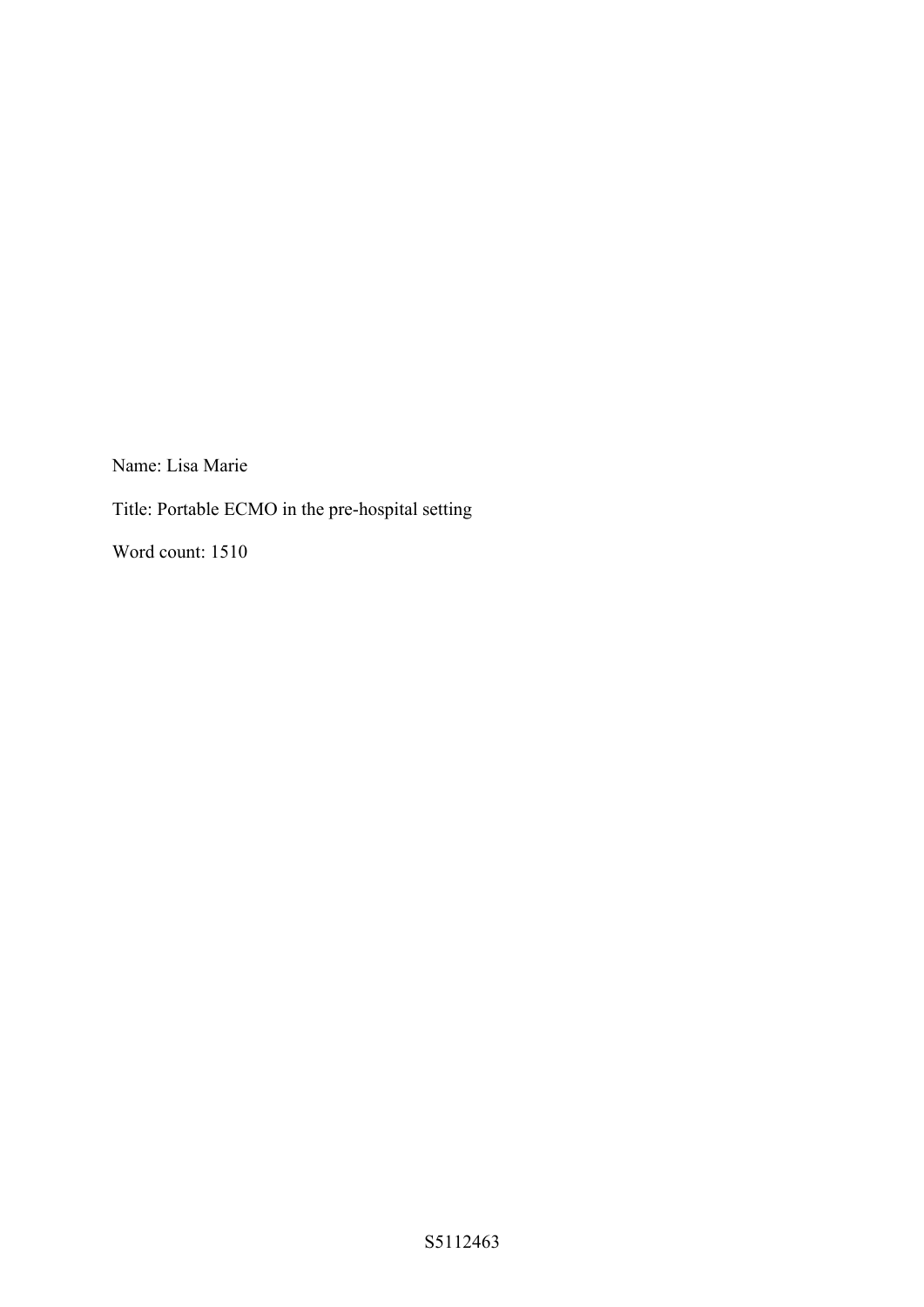**Title**: Does pre-hospital Extracorporeal Membrane Oxygenation (ECMO) improve patient outcomes in civilian population?

**PICO**: In all refractory cardiac arrest patients, does portable ECMO in the pre-hospital setting improve patient outcome?

**Rationale**: ECMO was first introduced in 1965 to aid in the treatment of cardiopulmonary failure. Since then, ECMO has largely become a speciality within hospitals where patients are transferred to these centres to be treated. Its growing involvement in patients in refractory CA has resulted in the evolution of portable ECMO (P-ECMO) machines into the emergency departments (ED). However, the rise in emergency medicine has identified the importance of "no-flow" time in these patients and acknowledging the need for pre-hospital ECMO as a critical life-saving intervention. A search will be performed to analyse its application and outcomes in the pre-hospital setting.

**Search Strategy:** Medical search databases was used included EMBASE and Clinical Key. The following terms were used in the search: mobile, portable equipment, trauma, prehospital paramedic, EMS, cardiac arrest, cardiac arrest, ECMO, extracorporeal membrane oxygenation device. One article was manually searched.

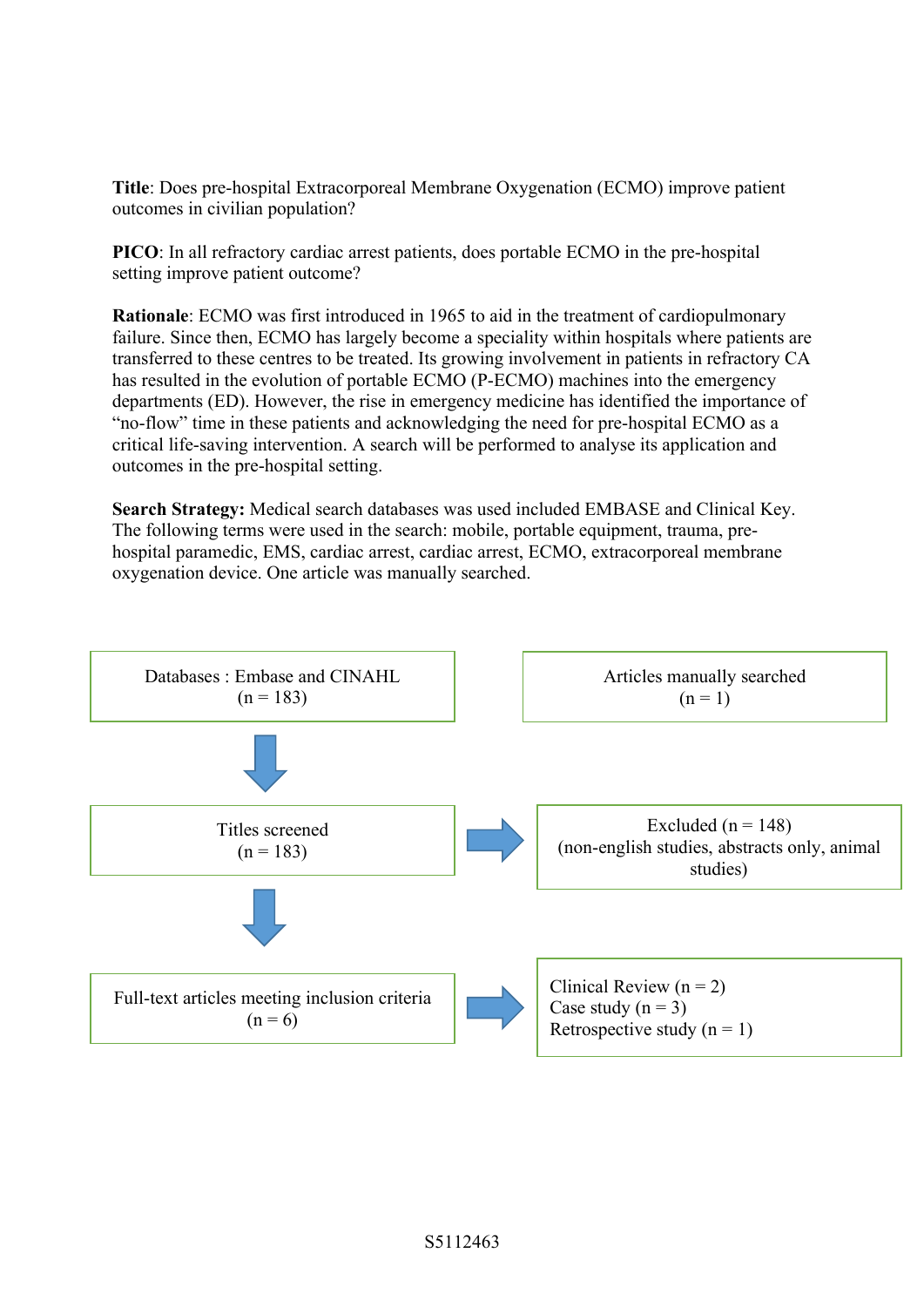| Autho              | Study      | Population | <b>Study Aims</b> | Results                      | Strengths and                      |
|--------------------|------------|------------|-------------------|------------------------------|------------------------------------|
| rs and             | Design     |            |                   |                              | Limitations                        |
| Year               |            |            |                   |                              |                                    |
| Saxen              | Case study | 15 year    | To compare        | CPB is the                   | (-) case study                     |
| a, P.,             |            | old female | different         | standard                     |                                    |
| Sheha              |            | $(n=1)$    | methods of        | therapy but is               | (-) limited                        |
| tha, $J_{\cdot}$ , |            |            | active re-        | associated                   | population                         |
| Boyt,              |            |            | warming of a      | with higher                  |                                    |
| A.,                |            |            | hypothermic       | rates of multi-              | (-) inability to                   |
| New                |            |            | CA patient,       | organ failure                | generalise to                      |
| man,               |            |            | including         | in                           | wider population                   |
| $M_{\cdot}, \&$    |            |            | ECMO,             | hypothermic                  |                                    |
| Konst              |            |            | cardiopulmona     | CA pts                       | (-) susceptible to                 |
| antino             |            |            | ry bypass         |                              | research bias                      |
| v, I.              |            |            | (CPB) and         | Long term                    | $(-)$ difficult to                 |
| (2009)             |            |            | thoracic lavage   | outcome (15)                 | replicate                          |
|                    |            |            |                   | yrs) of CPB                  |                                    |
|                    |            |            |                   | pts have                     | $(+)$ in-depth                     |
|                    |            |            |                   | satisfactory<br>neurological | analysis of the<br>patient/outcome |
|                    |            |            |                   | outcome                      | and associated                     |
|                    |            |            |                   |                              | variables/risk                     |
|                    |            |            |                   | ECMO has a                   | factors                            |
|                    |            |            |                   | 6.6 times                    |                                    |
|                    |            |            |                   | higher chance                |                                    |
|                    |            |            |                   | of survival                  |                                    |
|                    |            |            |                   | compared to                  |                                    |
|                    |            |            |                   | CPB as it                    |                                    |
|                    |            |            |                   | provides                     |                                    |
|                    |            |            |                   | prolonged                    |                                    |
|                    |            |            |                   | circulatory                  |                                    |
|                    |            |            |                   | support,                     |                                    |
|                    |            |            |                   | decreasing risk              |                                    |
|                    |            |            |                   | of multi-organ               |                                    |
|                    |            |            |                   | failure                      |                                    |
|                    |            |            |                   |                              |                                    |
|                    |            |            |                   |                              |                                    |
|                    |            |            |                   |                              |                                    |
|                    |            |            |                   |                              |                                    |
| Arlt,              | Case study | 9 year old | To discuss the    | Advanced life                | (-) case study                     |
| M.,                |            | female     | first use of      | support                      |                                    |
| Philip             |            | $(n=1)$    | portable          | remained                     | (-) limited                        |
| p, A.,             |            |            | ECMO in the       | unsuccessful                 | population                         |
| Graf,              |            |            | pre-hospital      | (50minutes)                  |                                    |
| B.,                |            |            | setting for CA    |                              | (-) susceptible to                 |
| Schmi              |            |            |                   | Veno-arterial                | research bias                      |
| d, C.,             |            |            |                   | <b>ECMO</b>                  | (-) difficult to                   |
| &                  |            |            |                   | occurred on                  | replicate                          |
| Hilker             |            |            |                   | scene and                    |                                    |
| , M.               |            |            |                   | resulted in                  |                                    |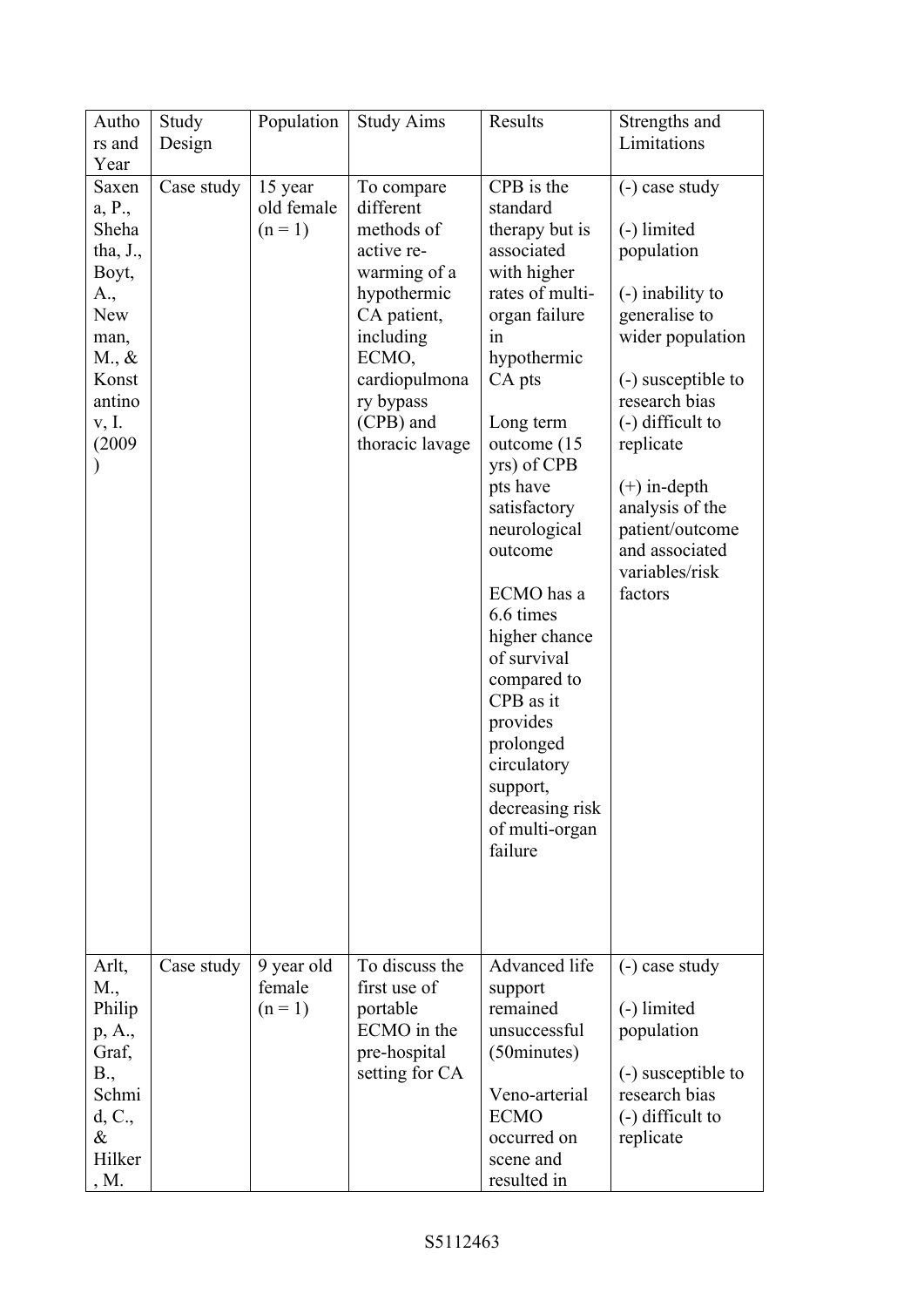| (2011)  |          |     |               | ROSC and           | $(-)$ lacks                              |
|---------|----------|-----|---------------|--------------------|------------------------------------------|
|         |          |     |               | transport to       | information                              |
|         |          |     |               | hospital for       | regarding                                |
|         |          |     |               | further            | neurological                             |
|         |          |     |               | examination        | impairment,                              |
|         |          |     |               |                    | which could                              |
|         |          |     |               | Patient found      | provide more                             |
|         |          |     |               | to have poor       | information about                        |
|         |          |     |               | cerebral           | the importance of                        |
|         |          |     |               | perfusion and      | P-ECMO                                   |
|         |          |     |               | multiple-organ     |                                          |
|         |          |     |               | dysfunction        | $(+)$ in-depth and                       |
|         |          |     |               |                    | detailed analysis                        |
|         |          |     |               |                    | of the                                   |
|         |          |     |               |                    |                                          |
|         |          |     |               |                    | patient/outcome<br>and associated        |
|         |          |     |               |                    |                                          |
|         |          |     |               |                    | variables/risk                           |
|         |          |     |               |                    | factors                                  |
|         |          |     |               |                    | $(+)$ specifically<br>discusses portable |
|         |          |     |               |                    | ECMO and its                             |
|         |          |     |               |                    | implications for                         |
|         |          |     |               |                    | future emergency                         |
|         |          |     |               |                    | medicine practice                        |
|         |          |     |               |                    |                                          |
|         |          |     |               |                    | $(+)$ prompting                          |
|         |          |     |               |                    | further                                  |
|         |          |     |               |                    | investigation into                       |
|         |          |     |               |                    | the use of pre-                          |
|         |          |     |               |                    | hospital ECMO                            |
|         |          |     |               |                    | on a wider                               |
|         |          |     |               |                    | population                               |
| Latim   | Clinical | N/A | To analyse    | <b>ECMO</b> allows |                                          |
| er, A., | review   |     | different     | clinicians to      | (-) susceptible to                       |
| McCo    |          |     | emerging      | investigate        | over-                                    |
| y, A.,  |          |     | technologies, | underlying/rev     | interpretation of                        |
| &       |          |     | including     | ersible cause      | information                              |
| Sayre,  |          |     | ECMO, that    | of CA              |                                          |
| M.      |          |     | may benefit   |                    | (-) retrospective                        |
| (2018)  |          |     | <b>OHCA</b>   | ECMO CA pts        | design                                   |
|         |          |     | patients      | increased          |                                          |
|         |          |     |               | survival rates     | $(-)$ lack of                            |
|         |          |     |               | with               | generalisability                         |
|         |          |     |               | favourable         |                                          |
|         |          |     |               | neurological       | (-) lacks pre-                           |
|         |          |     |               | outcome            | hospital evidence                        |
|         |          |     |               | between 14%-       |                                          |
|         |          |     |               | 54%                | $(+)$ discusses                          |
|         |          |     |               |                    | portable ECMO                            |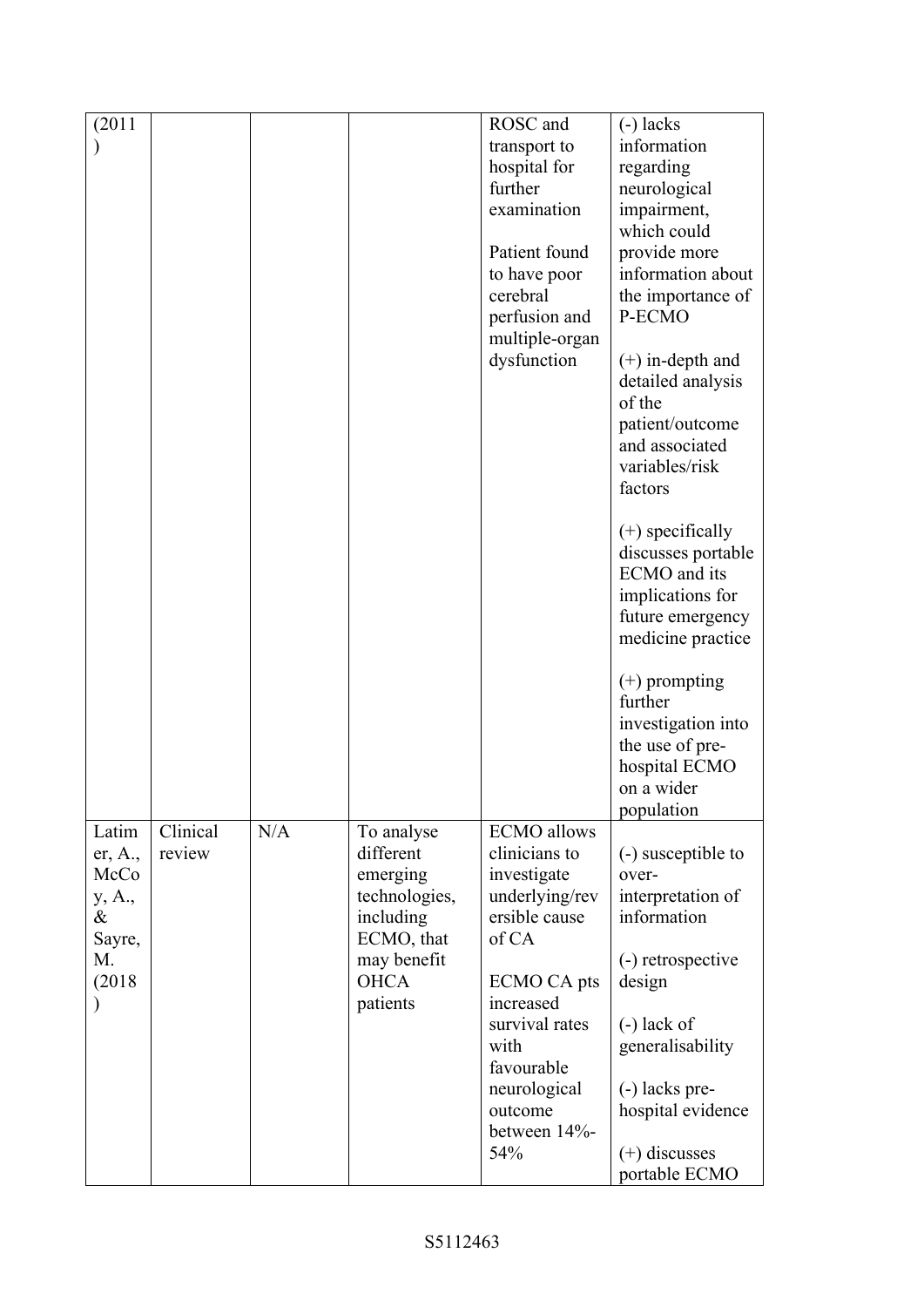|                                                                                |                    |                       |                                                                                                       | Reduce<br>collapse to<br><b>ECMO</b> flow<br>time via<br>portable<br><b>ECMO</b><br>increases<br>survival rate<br>Further<br>research<br>required for<br><b>ECMO</b> patient<br>selection                                                                                | for pre-hospital<br>setting, which is a<br>new emerging<br>concept<br>$(+)$ identified the<br>importance of no-<br>flow time and the<br>time criticality of<br>these patiens<br>$(+)$ discussed the<br>importance of<br>ensuring ECMO<br>insertion time<br>was within the<br>60mins<br>$(+)$ rigorous<br>review and<br>analysis of<br>research<br>$(+)$ analysed the<br>neurological<br>effects post-<br><b>ECMO</b> |
|--------------------------------------------------------------------------------|--------------------|-----------------------|-------------------------------------------------------------------------------------------------------|--------------------------------------------------------------------------------------------------------------------------------------------------------------------------------------------------------------------------------------------------------------------------|----------------------------------------------------------------------------------------------------------------------------------------------------------------------------------------------------------------------------------------------------------------------------------------------------------------------------------------------------------------------------------------------------------------------|
| Kwak<br>, J.,<br>Maje<br>wski,<br>$M_{\cdot}$ , &<br>Jellish<br>, W.<br>(2020) | Clinical<br>review | Anesthesi<br>ologists | To discuss the<br>rapidly<br>emerging use<br>of ECMO and<br>its impact on<br>neurological<br>outcomes | Patients with<br>underlying<br>cause of CA<br>have better<br>survival when<br>placed on<br><b>ECMO</b><br>Factors<br>associated<br>with worse<br>outcomes on<br><b>ECMO</b><br>include<br>comorbidities,<br>acidosis and<br>end-organ<br>failure at time<br>of insertion | (-) inability to<br>establish cause-<br>effect relationship<br>(-) susceptible to<br>over-<br>interpretation of<br>information<br>(-) retrospective<br>design<br>$(-)$ lack of<br>generalisability<br>$(+)$ in-depth<br>analysis of<br>method,<br>procedure,<br>pathophysiology<br>of complications                                                                                                                  |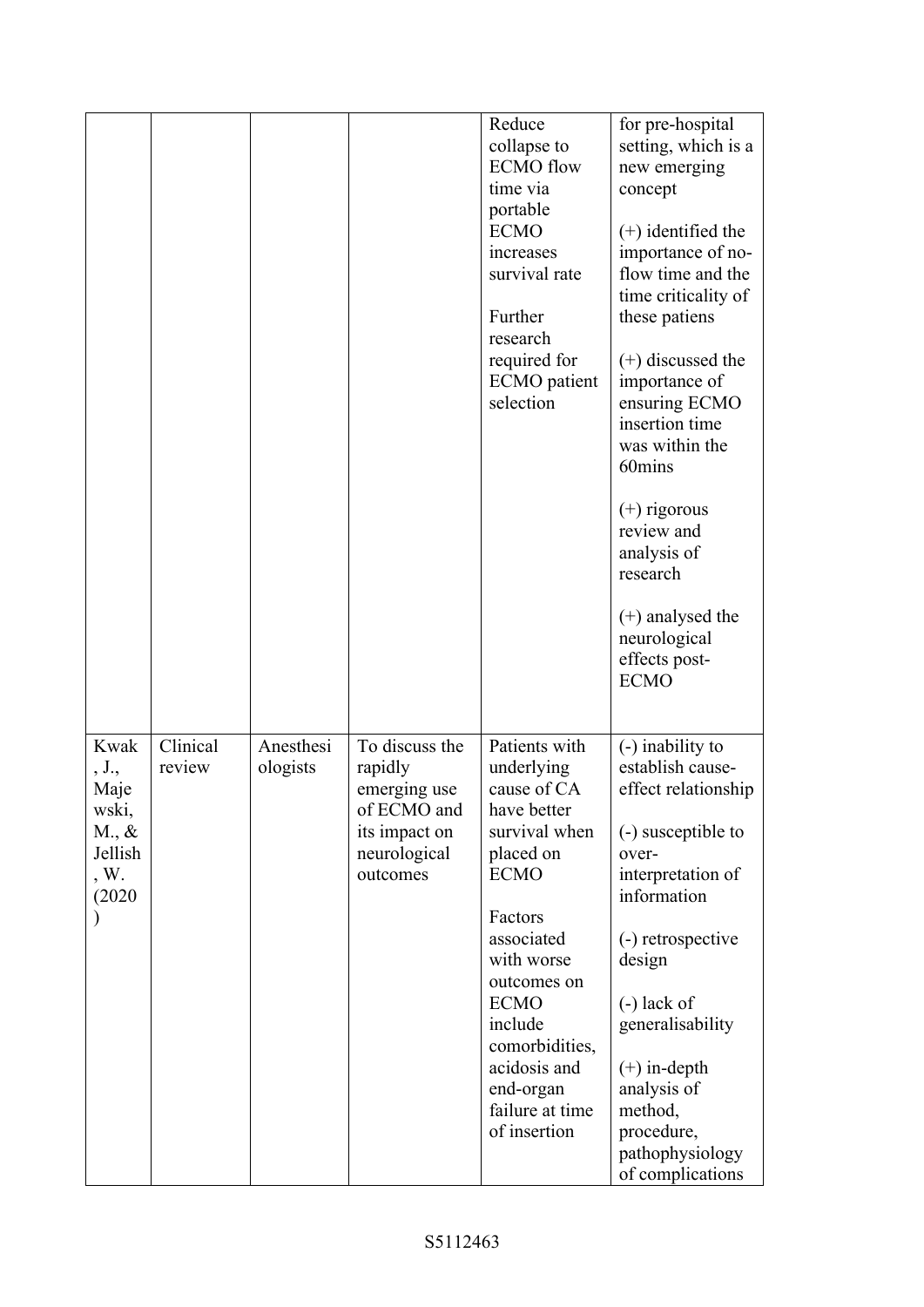|  |  | <b>OHCA</b>         |                      |
|--|--|---------------------|----------------------|
|  |  | survival            | $(+)$ discusses pre- |
|  |  | without             | hospital             |
|  |  | ECMO (2%-           | intervention         |
|  |  | $11\%$              |                      |
|  |  |                     |                      |
|  |  |                     | $(+)$ discusses      |
|  |  | <b>OHCA</b>         | patient selection    |
|  |  | survival with       | criteria for         |
|  |  | ECMO (15%-          | <b>ECMO</b>          |
|  |  | $25\%)$             |                      |
|  |  |                     | $(+)$ thoroughly     |
|  |  | <b>ECMO</b> patient | analyses             |
|  |  |                     |                      |
|  |  | selection           | neurological         |
|  |  | criteria:           | complications in     |
|  |  | <60years, no        | <b>ECMO</b> patients |
|  |  | flow time           |                      |
|  |  | $<$ 5min,           | $(+)$ identifies     |
|  |  | shockable           | patient risk         |
|  |  | rhythm,             | factors and how it   |
|  |  | adequate CPR,       | correlates with      |
|  |  | <b>ECMO</b>         | their outcome        |
|  |  |                     |                      |
|  |  | implantation        |                      |
|  |  | time frame of       |                      |
|  |  | 60 minutes          |                      |
|  |  |                     |                      |
|  |  | High mortality      |                      |
|  |  | remains due to      |                      |
|  |  | neurological        |                      |
|  |  | complication(s      |                      |
|  |  | $(13.3\%)$          |                      |
|  |  |                     |                      |
|  |  | resulting in        |                      |
|  |  | long-term           |                      |
|  |  | mortality           |                      |
|  |  |                     |                      |
|  |  | Difficult to        |                      |
|  |  | assess ECMO         |                      |
|  |  | complication        |                      |
|  |  | pre-hospitably      |                      |
|  |  | as it requires      |                      |
|  |  |                     |                      |
|  |  | CT imaging          |                      |
|  |  |                     |                      |
|  |  | Further             |                      |
|  |  | research            |                      |
|  |  | identifying         |                      |
|  |  | ECMO-related        |                      |
|  |  | neurological        |                      |
|  |  | injuries is         |                      |
|  |  | required            |                      |
|  |  |                     |                      |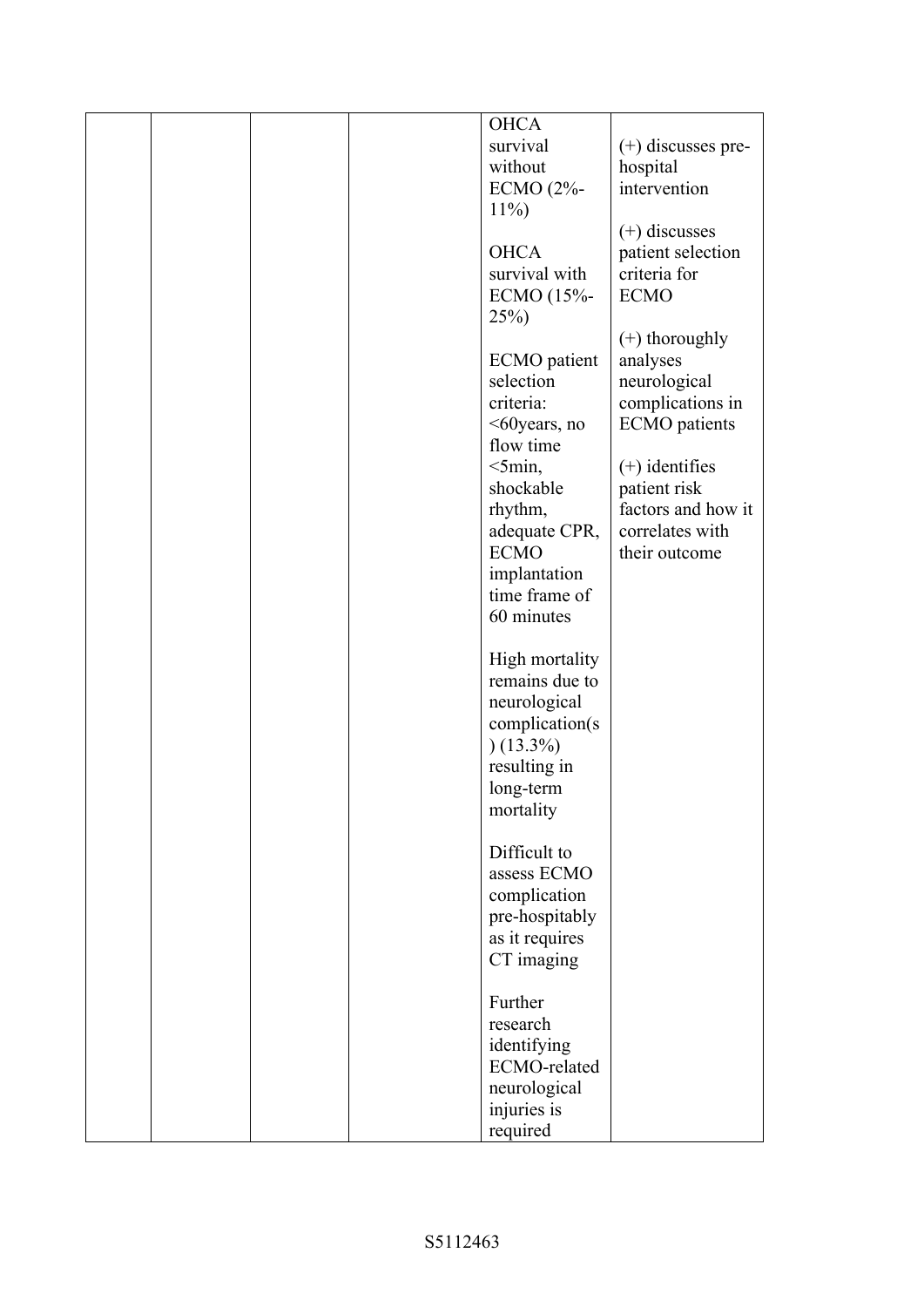| Yoshi   | Retro-   | $(n = 531)$ | Underlying      | (-) retrospective    |
|---------|----------|-------------|-----------------|----------------------|
| da, T,  | spective |             | CA cause,       | study, causality     |
| et al., | study    |             | time from CA    | cannot be            |
| (2020)  |          |             | to ECMO         | established          |
|         |          |             | insertion are   |                      |
|         |          |             |                 |                      |
|         |          |             | independent     | $(-)$ study          |
|         |          |             | prognostic      | inclusion criteria   |
|         |          |             | factors for     | as it is unclear     |
|         |          |             | favourable      | whether these        |
|         |          |             | outcomes        | results are          |
|         |          |             |                 | applicable to all    |
|         |          |             | Median time     | CA pts               |
|         |          |             | (MT) from CA    |                      |
|         |          |             | to hospital     | (-) lacks pre-       |
|         |          |             | arrival         | hospital evidence,   |
|         |          |             | (10.5min)       | only discusses       |
|         |          |             |                 | ECMO in              |
|         |          |             | MT from CA      | emergency            |
|         |          |             | to ECMO         | department (ED)      |
|         |          |             | insertion       |                      |
|         |          |             | (37.5min)       | (-) weaker level     |
|         |          |             |                 | of evidence          |
|         |          |             | 1 and 3 month   |                      |
|         |          |             | survival rates  | (-) prone to recall  |
|         |          |             | higher in       | bias                 |
|         |          |             | ECMO then       |                      |
|         |          |             | non-ECMO        | $(+)$ cost-effective |
|         |          |             | $(23.7%$ and    |                      |
|         |          |             |                 | study                |
|         |          |             | $16.7\%$ ; 6.0% |                      |
|         |          |             | and 3.7%,       | $(+)$ can be used as |
|         |          |             | respectively)   | initial study to     |
|         |          |             |                 | build a              |
|         |          |             | Favourable      | foundation for       |
|         |          |             | cerebral        | future research      |
|         |          |             | function at 1   |                      |
|         |          |             | and 3 month in  | $(+)$ identified     |
|         |          |             | ECMO and        | timeframes           |
|         |          |             | non-ECMO        | regarding on-        |
|         |          |             | pts (15.8% and  | scene, transport     |
|         |          |             | 13.9%; 1.9%     | and ECMO             |
|         |          |             | and 1.7%,       | insertion            |
|         |          |             | respectively)   |                      |
|         |          |             |                 | $(+)$ in-depth       |
|         |          |             |                 | analysis of patient  |
|         |          |             |                 | selection criteria   |
|         |          |             |                 | for ECMO and         |
|         |          |             |                 | patient outcome,     |
|         |          |             |                 | particularly         |
|         |          |             |                 | neurological         |
|         |          |             |                 | outcomes             |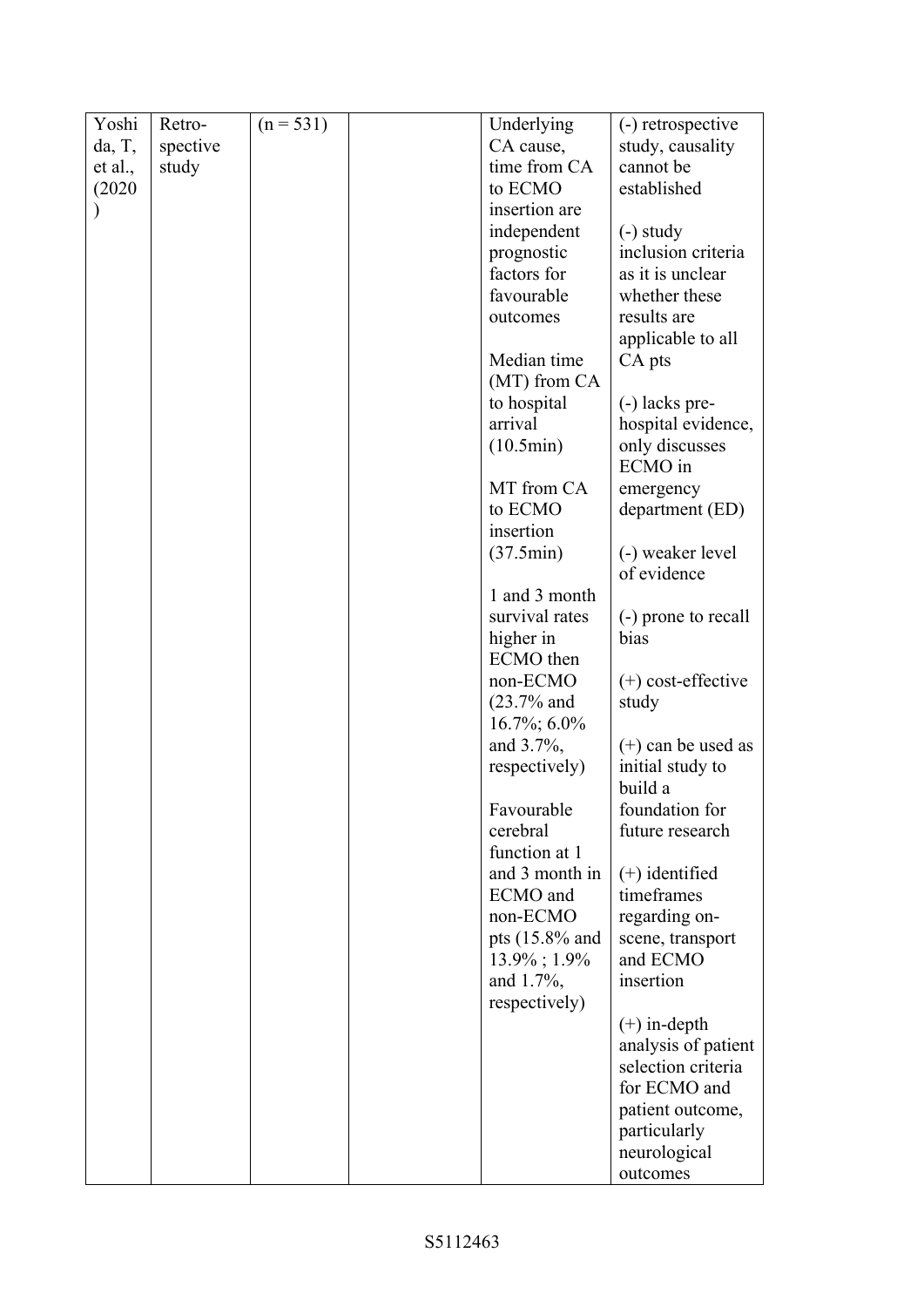|                                                                                                                                                                                                                                                                                                                                                                                                                                                                                                                                                                                                                                                                                                                                                                                                                                                                     |       |      |         |           | $(+)$ results<br>identified major<br>impact of early<br>ECMO on CA<br>patients                                                                                                                                                                                                                                                                            |
|---------------------------------------------------------------------------------------------------------------------------------------------------------------------------------------------------------------------------------------------------------------------------------------------------------------------------------------------------------------------------------------------------------------------------------------------------------------------------------------------------------------------------------------------------------------------------------------------------------------------------------------------------------------------------------------------------------------------------------------------------------------------------------------------------------------------------------------------------------------------|-------|------|---------|-----------|-----------------------------------------------------------------------------------------------------------------------------------------------------------------------------------------------------------------------------------------------------------------------------------------------------------------------------------------------------------|
| old male<br>pre-hospital<br>aro,<br>report<br>$(n=1)$<br>environment is<br>(-) limited<br>$J_{\cdot}$ , et<br>population<br>al.,<br>uncommon<br>(2020)<br>outside of<br>Paris<br>(-) inability to<br>generalise to<br>(survival-to-<br>discharge rate<br>38%)<br>P-ECMO<br>research bias<br>screening<br>criteria is the<br>$(-)$ difficult to<br>replicate<br>same as in-<br>hospital<br>P-ECMO in<br>Arrest-to-<br>hospital time<br>is $>35$ min,<br>ECMO team<br>dispatched to<br>scene to<br>achieve arrest-<br>in P-ECMO in<br>to-cannulation<br>time $\leq 60$ min<br>pre-hospital<br>setting<br><b>ECMO</b><br>insertion<br>$(+)$ identified<br>$<$ 60 $min$<br>associated<br>with better<br>a better<br>survival<br>Hand-crank<br>patients<br>used to<br>provide circuit<br>flow removes<br>the need for<br>and its<br><b>ECMO</b><br>specialist,<br>easily | Marin | Case | 65 year | P-ECMO in | (-) case study<br>wider population<br>(-) susceptible to<br>$(+)$ first reported<br>North America<br>for refractory CA<br>$(+)$ foundation for<br>further research<br>to be conducted<br>selection criteria,<br>which allowed for<br>understanding of<br>potential future<br>$(+)$ discusses pre-<br>hospital ECMO<br>effectiveness on<br>patient outcome |